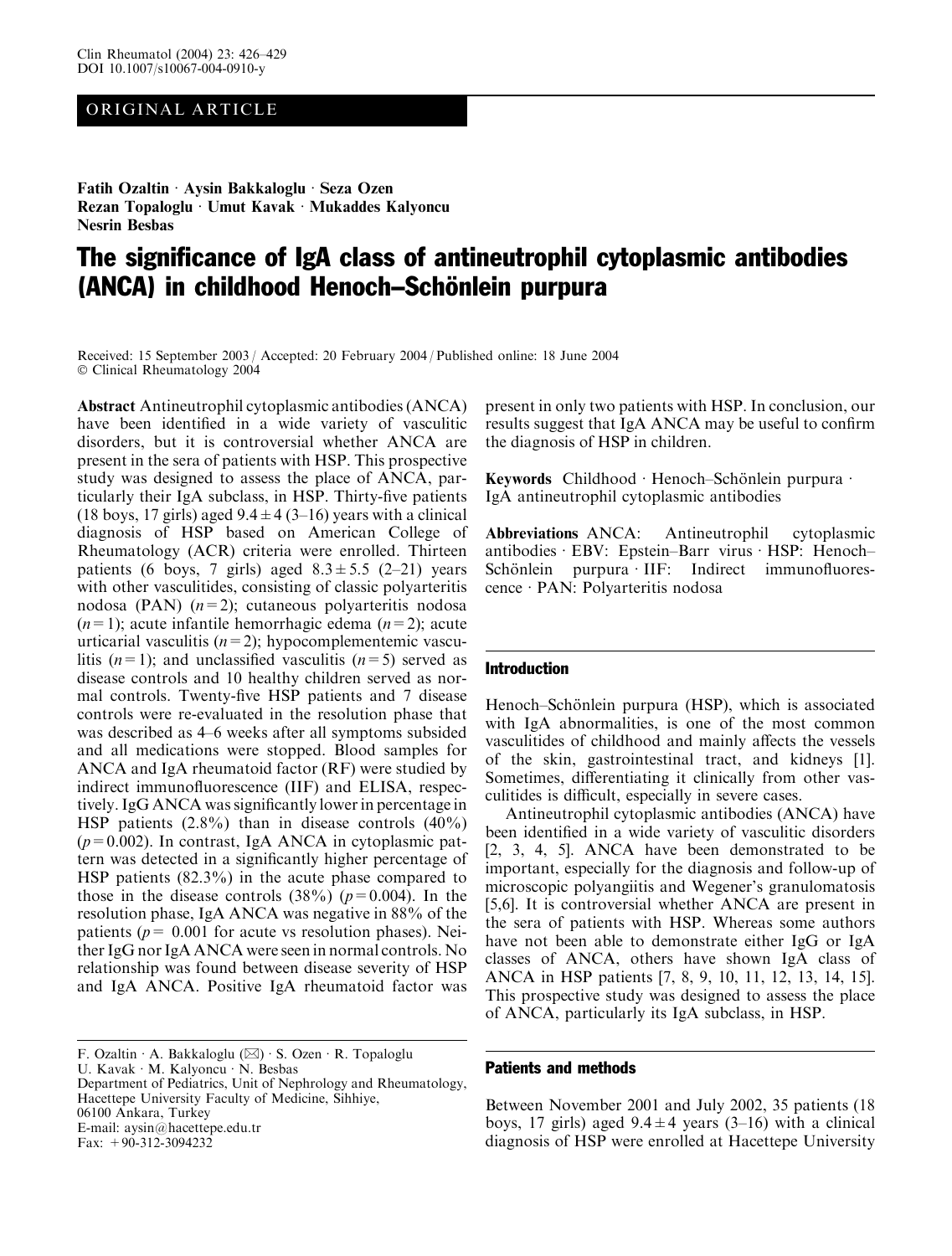Medical School Pediatric Nephrology and Rheumatology Unit. All the patients fulfilled the criteria for the diagnosis of HSP established by the American College of Rheumatology (ACR) [1].

Thirteen patients (6 boys, 7 girls) aged  $8.3 \pm 5.5$  (2– 21) years with other vasculitides consisting of classic polyarteritis nodosa (PAN)  $(n=2)$ ; cutaneous polyarteritis nodosa  $(n=1)$ ; acute infantile hemorrhagic edema  $(n=2)$ ; acute urticarial vasculitis  $(n=2)$ ; hypocomplementemic vasculitis  $(n=1)$ ; and unclassified vasculitis  $(n=5)$  served as disease controls. Of these, two had hepatitis B-related vasculitis and one had Epstein–Barr virus (EBV) infection. One PAN patient was diagnosed with microaneurysms on renal angiography, and in the others the diagnosis was based on skin biopsy if indicated. Ten healthy children served as normal controls.

Twenty-five HSP patients and 7 disease controls could be re-evaluated in the resolution phase that was described as 4–6 weeks after all symptoms subsided and all medications were stopped. Two HSP patients with renal involvement had renal biopsies because of proteinuria exceeding 1 g/day on follow-up.

Biochemical and microbiologic investigation

In the acute phase, throat culture, automated complete blood counts, urinanalysis, erythrocyte sedimentation rate (ESR), antistreptolysin O (ASO) and antinuclear antibody tests were performed by standard methods in patients with HSP and in the disease controls. Serum immunoglobulin A (Turbiquant IgA, DADE-Behring, Germany) and C-reactive protein (CRP) (Turbiquant CRP, DADE-Behring, Germany) levels were measured by the turbidimeter method. Blood samples for IgG and IgA subclasses of ANCA as well as IgA rheumatoid factor were collected in the active phase of the disease before treatment and in the resolution phase of both patients and disease controls, and kept frozen at  $-20\text{ }^{\circ}\mathrm{C}$ until assayed.

Indirect immunofluorescence

Sera (1:20 dilution) for detection of ANCA were studied on ethanol-fixed human neutrophils, modified for the detection of IgA antibodies by using an anti IgA fluorescein-conjugated antibody by the indirect immunofluorescence (IIF) method (The Binding Site Ltd, UK). The immunofluorescence labeling pattern was designated as cytoplasmic or perinuclear. The results were expressed as negative for weak or lack of fluorescence, and positive for moderate or intense fluorescence.

IgG ANCA were detected by indirect immunofluorescence as previously described (The Binding Site Ltd, UK). IgA and IgG ANCA were tested in all consecutive patients.

IgA rheumatoid factor ELISA

A specific ELISA kit for the detection of IgA rheumatoid factor (RF) was used on all IgA ANCA-positive sera according to the manufacturer's instruction (IM-TEC Immunodiagnostika GmbH, Germany). The standard curve of IgA RF activity was obtained using IgA RF-positive serum provided by the manufacturer. The serum had been previously calibrated against the International Standard of IgA RF in order to detect from 1.25 to 20 IgA RF U/ml. Results above 2.5 U/ml (cut-off value) were considered positive.

Statistical analysis

Results were given as mean $\pm$ SD and percentage. For statistical analysis, Wilcoxon, Mann–Whitney U and  $\chi^2$ tests were used to compare data. P values less than 0.05 were considered significant. Sensitivity and specificity as well as positive and negative likelihood ratios were calculated for the diagnostic performance of the test of IgA ANCA.

### **Results**

Age and sex distribution were comparable between study groups ( $p > 0.05$ ). Typical purpuric lesions were present in all HSP patients. A history of upper respiratory tract infection preceding HSP was present in most of the patients  $(90\%)$ . Arthritis in 23  $(65\%)$ , gastrointestinal symptoms in 13 (37%), hematuria and/or proteinuria in 8 (22%) and acute renal failure in 1 (0.02%) were noted. At least one relapse was seen in 2 patients within 3 weeks. Sixteen patients (45%) were treated with oral prednisone (1 mg/kg/day) because of gastrointestinal symptoms for approximately 10 days. In the disease control group 5 patients received oral steroid with the same dose and duration.  $\beta$ -Hemolytic streptococcus was grown in throat culture in 10 HSP patients (28%) and (7.6%) in 1 disease control patient, and was treated with penicillin. ASO titer was high in 16 (45%) HSP patients and in 3 (15%) disease controls. All acute-phase reactants as well as serum IgA levels were significantly higher in the acute phase of HSP patients than those in the resolution phase, in contrast to the disease controls (Table 1). None of the patients or the disease controls had antinuclear antibodies.

IgG ANCA were significantly lower in percentage in HSP patients  $(2.8\%)$  than in the disease controls  $(40\%)$  $(p= 0.002)$ . The diagnosis of patients with IgG ANCA was PAN in 2, HSP in 1, unclassified vasculitis in 2, acute infantile hemorrhagic edema in 1. In contrast, IgA ANCA in cytoplasmic pattern were significantly higher in percentage in HSP patients (82.3%) in the acute phase than in the disease controls  $(38\%)$  ( $p=0.004$ ) (Table 2) (Fig. 1). In the resolution phase, IgA ANCA were negative in 22 (88%) HSP patients; only 3 patients (12%) showed weak positivity ( $p= 0.001$  for acute vs resolu-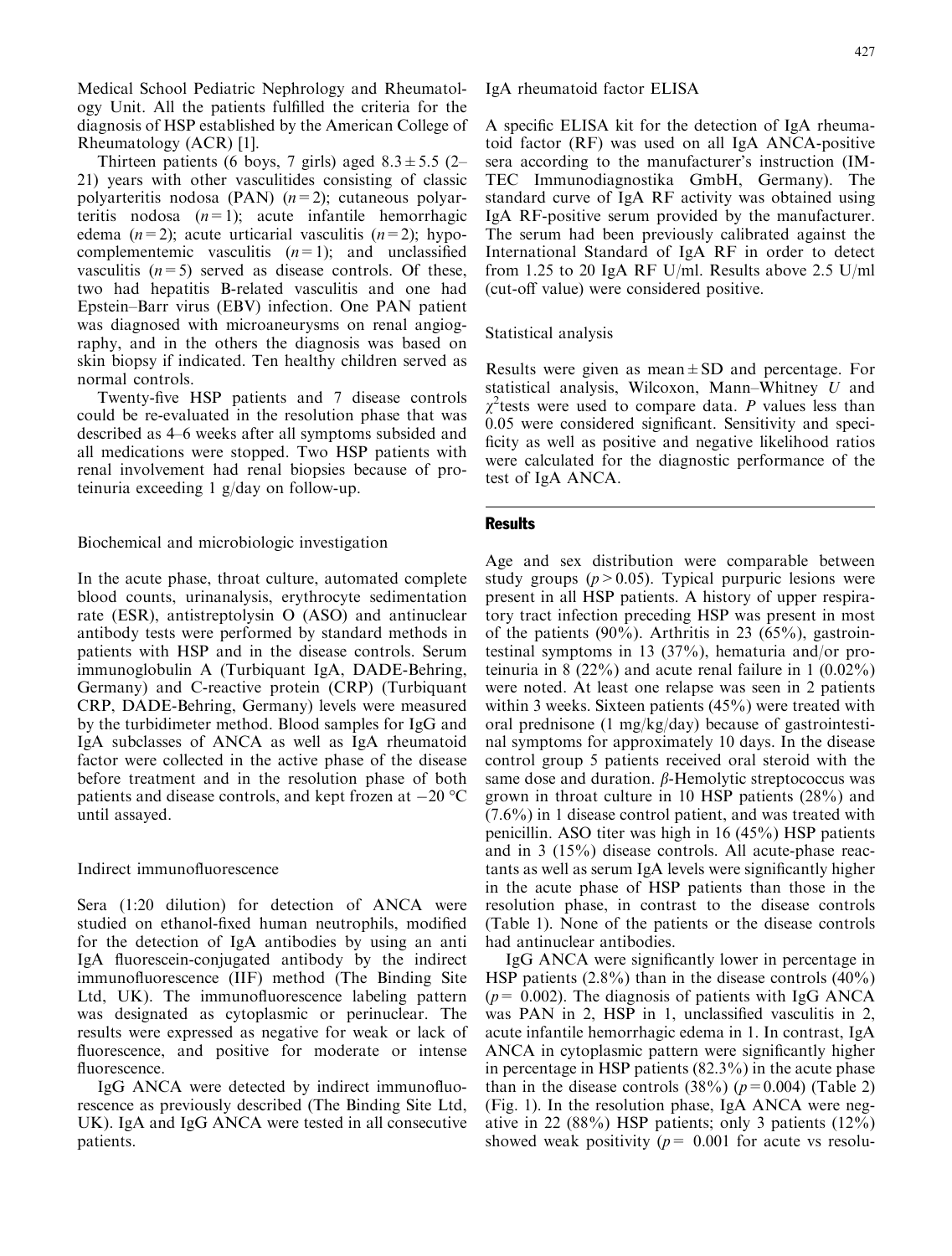Table 1 Laboratory values of patients with HSP in the acute and resolution phases

|                          | Acute                         | Resolution                    | Disease control    |
|--------------------------|-------------------------------|-------------------------------|--------------------|
|                          | $(\text{mean} \pm \text{SD})$ | $(\text{mean} \pm \text{SD})$ | $(mean \pm SD)$    |
| $WBC$ (mm <sup>3</sup> ) | $11750 \pm 6577*$             | $7404 \pm 1472$               | $9973 \pm 4324$ ** |
| $ESR$ (mm/h)             | $32.5 \pm 20.9^*$             | $16.7 \pm 6.5$                | $34.7 \pm 20.5$ ** |
| $CRP$ (mg/dl)            | $1.8 + 2.2*$                  | $0.3 \pm 0.1$                 | $1.8 \pm 2.6$ **   |
| $IgA$ (mg/dl)            | $265 \pm 117*$                | $171 \pm 40$                  | $346 \pm 218**$    |

 $\frac{*}{p}$  < 0.05 acute vs resolution

\*\*p > 0.05 acute vs disease control

Table 2 Serum IgG and IgA classes of ANCA in the acute and resolution phases of patients and disease controls

| ANCA     | Patients<br>Acute Resolution |  | Disease controls<br>Acute Resolution |           |
|----------|------------------------------|--|--------------------------------------|-----------|
|          |                              |  |                                      |           |
| IgA ANCA | $30(82.3\%)$ **              |  | 5(38%)                               | $1(10\%)$ |

 $*p: 0.002$  patients with HSP vs disease controls in the acute phase  $*$  $p: 0.004$  patients with HSP vs disease controls in the acute phase \*\*\*p: 0.001 acute vs resolution phase in patients with HSP



Fig. 1 Strong cytoplasmic staining pattern for IgA ANCA in children with HSP

tion phases) (Table 2). The sensitivity and specificity of IgA ANCA were 85.7% and 54%, respectively. The positive and negative likelihood ratios were 1.86 and 0.26, respectively. No relationship between disease severity of HSP and IgA ANCA was found. Positive IgA rheumatoid factor was present in only 2 patients with HSP. Neither IgG and IgA ANCA nor IgA RF was found in normal controls.

#### **Discussion**

The aim of this study was to assess the presence of IgA ANCA by IIF in HSP patients. However, the target antigen of ANCA was not sought for in this study. We found a marked IIF staining in a considerable number of patients (all but 3) with HSP. Furthermore, this positive IIF finding disappeared during remission. It was found in only 38% of the patients with other vasculitides. Furthermore, it was not found in any of the healthy controls. IgA ANCA has been reported in variable percentages of patients with HSP [7, 8, 9, 10, 11, 12, 13, 14, 15]. However, the specificity and sensitivity of IgA ANCA in the adult and childhood HSP population have not previously been referred to. In the present study, IgA ANCA positivity in children with HSP was detected in 82% in the acute phase, which introduced a high sensitivity; this suggests that it is a good marker for confirming the diagnosis. However, the specificity and the positive likelihood ratio were low. Therefore, in future it may need to be used in conjunction with a test yielding higher specificity, yet to be determined.

The presence of IgA ANCA in the sera of patients with Henoch–Schönlein purpura (HSP) is controversial. Whereas IgG ANCA was generally found to be negative in HSP [8], conflicting data have been reported on the presence of IgA ANCA [7, 8, 9, 10, 11, 12, 13, 14, 15]. This discrepancy in results may be due to low patient numbers in some series, possible differences in the inciting etiologic factors, and maybe technical differences.

Coppo et al. [14] suggested that IgA ANCA in HSP might be due to some atypical characteristics of circulating IgA, rather than to antigen–antibody recognition. Ronda et al. [8] speculated that the autoantigen recognized by IgA ANCA in HSP might be a different molecule from the targets most frequently recognized by IgG ANCA. They also showed in their 4 HSP patients with the strongest IgA ANCA positivity that a new autoantigen weighing 51 kDa might be the target of IgA ANCA [8].

One of our HSP patients (2.8%) exhibited both IgG and IgA ANCA in the acute phase. The coexistence of both classes of ANCA could be simply an epiphenomenon, secondary to increased IgA and IgG production. None of our patients with polyarteritis nodosa exhibited IgA ANCA in contrast to IgG ANCA.

Our study can not address some concerns. One of the most debated issues about IgA ANCA is the possibility of obtaining false positive results in IIF tests owing to elevated circulating IgA levels or to physicochemical changes of circulating IgA, which could increase the ability of IgA to bind several molecules through nonspecific interactions [14]. In particular, it has been pointed out that because fibronectin is found in small amounts in neutrophil extracts, IgA–fibronectin complexes could at least in part account for the IgA ANCA reactivity [13]. However, Ronda et al. [8] tested the IgA ANCA target antigen with antifibronectin antibodies and they did not interact. IgA RF might explain the false positive results as well. In our study, the detection of IgA RF in only 2 patients' serum led us to think that at least IgA RF was not a reason for IgA ANCA positivity.